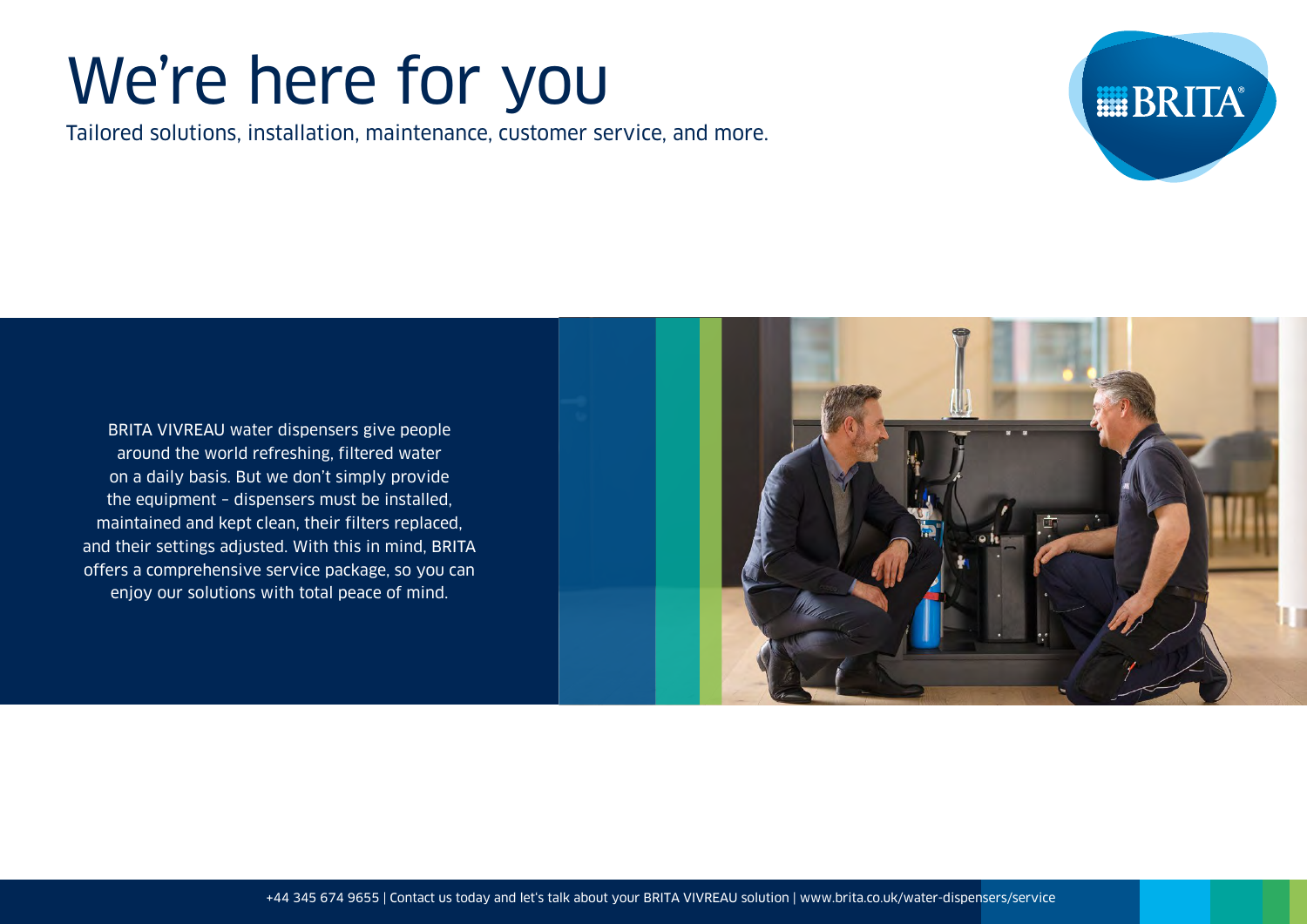# BRITA VIVREAU services

Expertise and support throughout the dispenser lifecycle.



#### Safety through maintenance

Regular and thorough maintenance is essential to ensure appropriate hygiene. Our dispensers are serviced throughout the year as standard. Repairs made during the guaranteed lifecycle of the dispenser are covered by our rental and full-service contracts.

#### Reliably high service quality

Our employees are audited on a regular basis. A supervisor visits our customers, ensures they are satisfied and verifies all tasks have been completed. We give our staff top marks – but also want confirmation from our customers. Ongoing training programmes ensure our service quality is excellent, and always improving.

#### Customer centricity

Our service engineers and customer service agents work hard to secure customer satisfaction. We can answer any questions you have during on-site visits or via our dedicated hotlines.